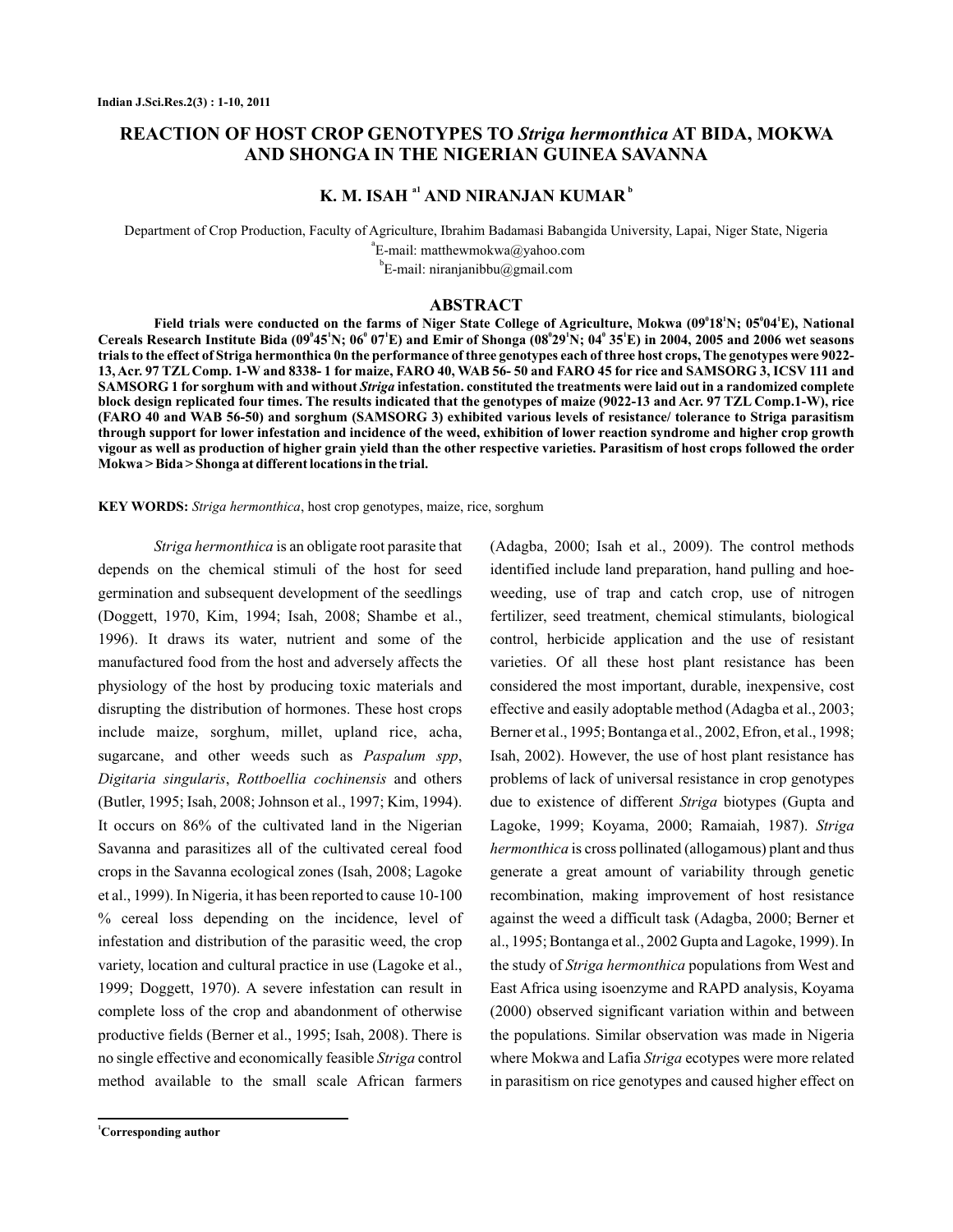the crop than to Bida ecotype which also caused higher rice damage than that of Zaria and Kano which were more related on their parasitism on the crop (Adagba, 2002; Gupta and lagoke, 1999; Isah, 2002, 2008; Isah et al., 2009)

The objective of the study therefore was to evaluate the reactions of three genotypes each of three host crops maize (9022-13, Acr. 97 TZL Comp. 1-W and 8338- 1), rice ( FARO 40,WAB 56- 50 and FARO 45) and sorghum ( SAMSORG 3, ICSV 111 and SAMSORG 14) to *Striga* hermonthica parasitism at different locations (Mokwa, Bida and Shonga)

### **MATERIALSAND METHODS**

The trials were conducted on the crop fields at Niger State College of Agriculture, Mokwa (09° 18<sup>'</sup>N and  $05^{\circ}$  04<sup>1</sup>E), National Cereal Research Institute Bida ( $09^{\circ}$  $45^{\circ}$ N and  $06^{\circ}$   $07^{\circ}$ E) and Emirs farm Shonga (  $08^{\circ}$   $29^{\circ}$ N and 04° 35<sup>1</sup>E) during 2004, 2005 and 2006 wet seasons. Mokwa, Bida and Shonga are respectively located in the Southern Guinea, Northern Guinea and Derived Guinea Savanna agro-ecological zones of Nigeria. The trials were laid out in a Randomised Complete Block Design ( RCBD) consisted of eighteen treatments viz; three varieties each of maize(Acr. 97 TZL Comp. 1-W, 9022-13 and 8338-1), rice ( FARO 40, WAB 56-50 and FARO 45) and sorghum( ICSV 111, SAMSORG 3 and SAMSORG 14) infested with *Striga* seeds as well as their respective Striga free controls. All the treatments are replicated four times. Each plot consisted of 8 ridges at 4m long and data are collected from the 4 inner ridges thus the gross and net plot sizes were  $24m^2$  and  $12m^2$ respectively. Land preparation was properly done, three seeds of maize, five seeds of sorghum and seven seeds of rice were planted per hill and thinned down to two at 2 weeks after planting( WAP) for maize and at 5 WAP for sorghum. Rice was thinned down to four per hill at 5 WAP. The intra-row spacing of 50cm was maintained for maize and sorghum and 25cm for rice. Fertilizer at the rates of 120 kg N /ha, 60 kg  $P_2O_5$  /ha and 60kg K<sub>2</sub>O /ha was applied to maize and sorghum and  $80 \text{ kg N}$  /ha,  $40 \text{ kg P}_2\text{O}_5$  /ha and  $40$  $\text{kg}\,\text{K}_{2}\text{O}$  /ha was applied to rice. Half the rate of nitrogen and the complete rate of phosphorus and potassium was applied at 3 WAP using compound fertilizer N P K 15-15-15 while

the other half of nitrogen was applied at 6 WAP using urea. Each plot was hoe-weeded at 2 and 5 WAP. Thereafter weeds other than Striga were hand pulled. The parameters collected include plant height at 9 and 12WAP, crop vigour score and reaction score at 9 and 12WAP. Number of days to first Striga emergence, Striga shoot count and incidence at 9 and 12WAP as well as cereal grain yield (kg /ha).All the data collected were subjected to analysis of variance (ANOVA) and means separated using Duncan Multiple Range Test (Gomez and Gomez; 1984).

### **RESULTS**

Striga infestation significantly depressed plant height of maize hybrid 8338-1 and open pollinated variety (OPV) Acr. 97 TZL Comp.1-W and the three sorghum varieties SAMSORG 3, SAMSORG 14 and ICSV 111 in the three years at 9 and 12WAP. Also, under Striga infestation, the height of the three rice varieties FARO 40, WAB 56-50 and FARO 45 were significantly shorter compared with their respective controls in the three years at 9WAP and in 2004 at 12WAP. In addition, the plant height of rice varieties FARO 45 and WAB 56-50 under Striga infestation were significantly shorter compared with their respective controls at 12 WAP in 2005 and 2006 (Table 1). The height of the host crops were significantly shorter at Mokwa than at Shonga location in the three years at 9 and 12 WAP. Similarly, host crop plants height were shorter at Bida at 12 WAP in 2006 and 9 WAP in 2004 compared with those at Shonga while they were taller than those of Mokwa location (Table 1).

Strga infestation significantly depressed the growth vigour of maize hybrid 8338-1 and OPV Acr. 97 TZL Comp.1-W at 9 and 12 WAP in 2004 and at 12 WAP in 2005 as well as all the three maize genotypes at 9 WAP in 2005 and at 9 and 12 WAP in 2006 compared with their respective controls. Striga infestation did not have significant effect on the vigour of plants of rice var. FARO 40 at 9 WAP in 2005 and 12 WAP in 2004 as well as WAB 56-50 at 9 WAP in 2005. In all other cases, vigour score of crop plants were significantly depressed. The three sorghum varieties under Striga infestation at 12 WAP in the three years and 9WAPin 2006 as well as SAMSORG 3 and ICSV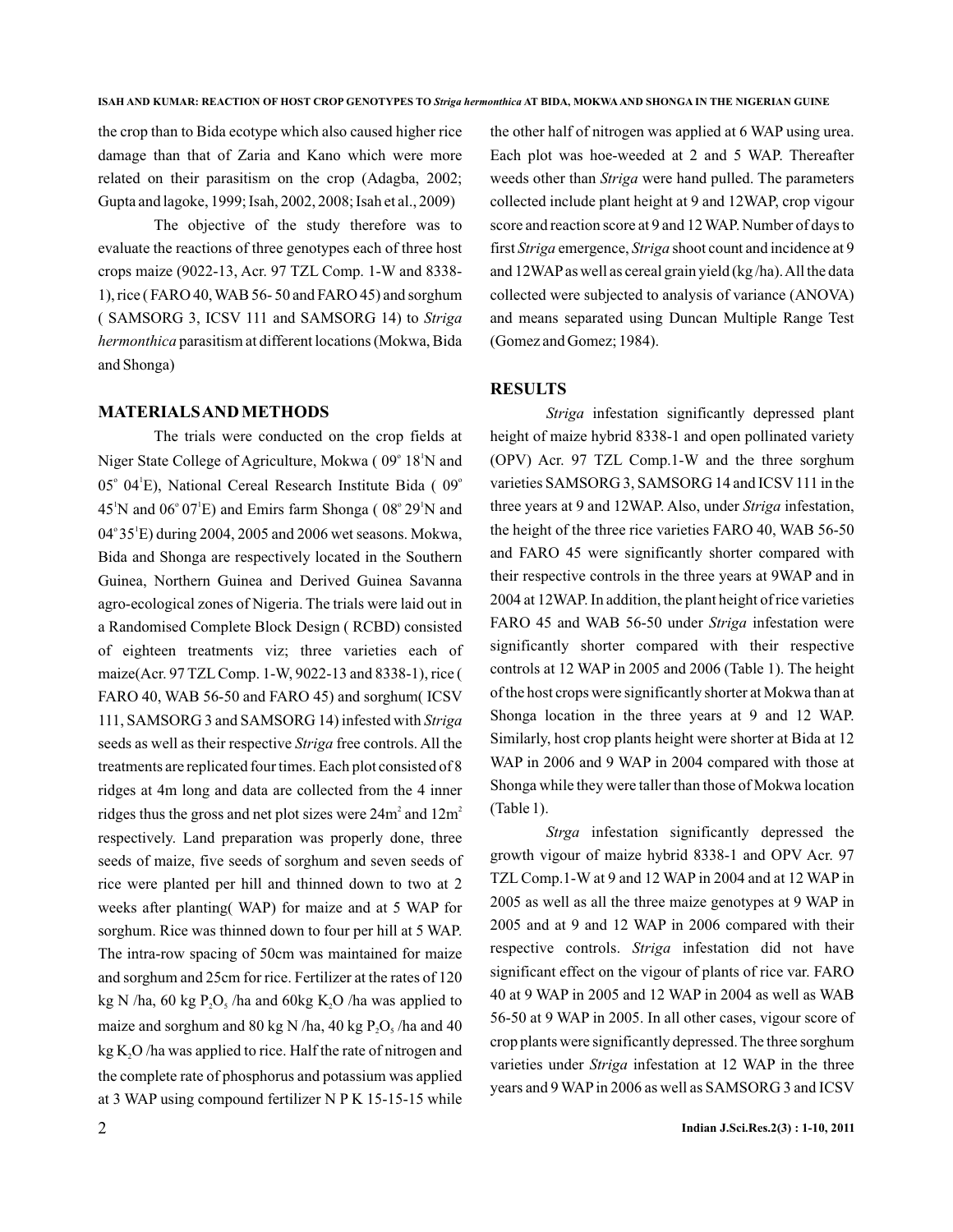111 at 9 WAP in 2004 and 2005 had significantly higher vigour score compared with their respective controls. In all the trials, maize varieties 9022-13 and Acr. 97 TZL Comp.1-W, rice varieties FARO 40 and WAB 56-50 as well as sorghum var. SAMSORG 3 had significantly higher vigour score compared with their other corresponding varieties 8338-1 for maize, FARO 45 for rice and ICSV 111 and SAMSORG 14 for sorghum. It is also cleared that maize var. 9022-13 and rice var. FARO 40 had significantly higher vigour score than maize Acr. 97 TZL Comp.1-W and rice WAB 56-50 respectively (Table 2). The significant effect of Striga parasitism on the vigour score of the host crops at various locations followed the order Mokwa > Bida.> Shonga (Table 2)

Maize hybrid, 8338-1 in all cases and Acr. 97 TZL Comp.1-W at 9 WAP in 2004 and at 12 WAP in the three years exhibited significantly higher reaction syndrome to Striga parasitism compared with their respective controls. The two rice varieties WAB 56-50 and FARO 45 and sorghum varieties ICSV 111 and SAMSORG 14 exhibited significantly higher reaction syndrome to Striga parasitism than their respective controls at 9 and 12 WAP in the three years, it is only so, with SAMSORG 3 at 9 WAP in 2004 and 2006 and at 12WAPin the three years. In all the trials, under Striga infestation the STR maize and rice genotypes as well as sorghum var. SAMSORG 3 had significantly lower crop reaction scores than their corresponding varieties 8338-1 for maize, FARO 45 for rice as well as ICSV 111 and SAMSORG 14 for sorghum (Table 3). The host crop reaction syndrome at different locations followed the order Mokwa > Bida > Shonga (Table 3).

Maize var. Acr. 97 TZL Comp.1-W in 2004, the same variety with hybrid 9022-13 in 2005 supported earlier emergence of Striga than 8338-1. However, in 2006, the number of days to first Striga emergence followed the order 9022-13 > Acr. 97 TZL Comp.1-W > 8338-1. In the three years, Striga emergence was significantly delayed on FARO 40 compared with the other rice varieties while significant delayed emergence was observed with WAB 56- 50 compared with FARO 45 in 2004 and 2005. Also, the emergence of Striga shoot on sorghum var. SAMSORG 3 was significantly delayed compared with ICSV 111 in the three years and SAMSORG 14 in 2006. The delayed emergence at various locations is in the order Shonga > Bida > Mokwa (Table 4).

Striga shoot count on maize genotypes followed the order Acr. 97 TZL Comp.1-W <  $9022-13 < 8338-1$ except at 12WAP in 2004 and 2005 when Acr. 97 TZL Comp.1-W and 9022-13 supported similar number of *Striga* shoots. Similarly Striga shoot emergence on rice varieties followed the order FARO  $40 <$  WAB  $56-50 <$  FARO  $45$ except at 12 WAP in 2005 when WAB 56-50 had *Striga* shoot counts comparable to those of FARO 45. Number of Striga that emerged on sorghum varieties followed the order SAMSORG 3 < ICSV 111 <SAMSORG 14. At the three locations, the number of Striga shoots significantly followed the order Mokwa > Bida > Shonga (Table 4).

The tolerant maize varieties 9022-13 and Acr. 97 TZL Comp.1-W, rice var. FARO 40 and sorghum var. SAMSORG 3 had significantly lower Striga incidence compared with their other corresponding varieties 8338-1 for maize, WAB 56-50 and FARO 45 for rice and ICSV 111 and SAMSORG 14 for sorghum at 9 and 12 WAP in the three years. Furthermore, maize var. Acr. 97 TZL Comp.1- W had lower Striga incidence than 9022-13 at 9 WAP in the three years and at 12 WAP in 2004. Also, rice var. WAB 56- 50 had significantly lower Striga incidence than rice var. FARO 45 at 9 WAP in 2005 and 2006 and at 12 WAP in 2004. In addition, sorghum var. ICSV111 had significantly lower Striga incidence compared with SAMSORG 14 at 9 and 12 WAP in the three years. The effect of location on Striga incidence on host crops was significant following the order Mokwa > Bida > Shonga at 9 and 12 WAP in the three years (Table 5).

Striga infestation significantly depressed the grain yields of the three genotypes each of maize and rice and sorghum varieties ICSV 111 and SAMSORG 14 in the three years compared with their respective Striga free controls. Under Striga infestation, the tolerant maize varieties 9022-13 and Acr. 97 TZL Comp.1-W and rice varieties FARO 40 and WAB 56-50 produced significantly higher grain yields than the susceptible maize var. 8338-1 and rice var. FARO 45 respectively. In the three years, the host crops grain yield at Mokwa was significantly lower than at Bida and Shonga. Furthermore, the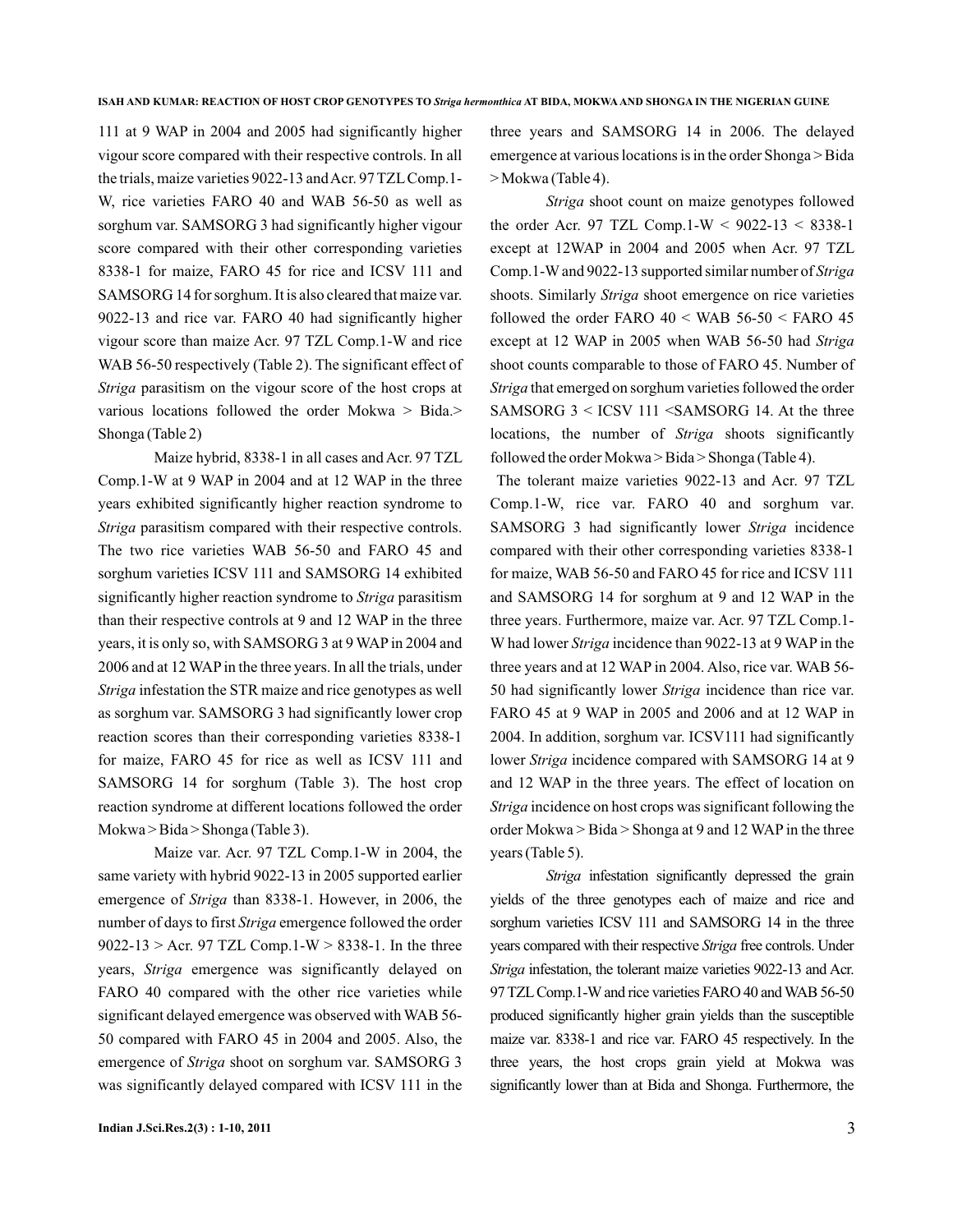grain yield of the host crops at Bida was significantly lower than at Shonga location in the three years (Table 5).

#### **DISCUSSION**

Maize genotypes 9022-13 and Acr.97 TZL Comp.1-W, rice varieties FARO 40 and WAB 56-50 and sorghum var. SAMSORG 3 exhibited more acceptable growth performance viz; lower plant height reduction and crop reaction syndrome to Striga, higher crop vigour score and grain yield compared to the other corresponding varieties viz; 8338-1 for maize, FARO 45 for rice and ICSV111 and SAMSORG 14 for sorghum. The results confirmed that the maize genotypes 9022-13 and Acr.97 TZL Comp.1-W, rice varieties FARO 40 and WAB 56 -50 as well as sorghum var. SAMSORG 3 exhibited different forms and levels of resistance to *Striga hermonthica* (Adagba, 2000; Isah, 2002 Isah et al., 2009) had earlier reported yield losses of 77..4% in 8338-1, 52.5% in 9022-13 and 30.5% in Acr. 97 TZL Comp.l-W, the precursor of Acr.97 TZL Comp.l-W. Isah et al., (2009) reported that the yield of 9022-13 and Acr. 97 TZL Comp.l-W were higher than that of 8338 -1 by 1.9 and 1.5 respectively in the trials conducted at Mokwa and Bida. Isah (2002) had earlier attributed the tolerance to Striga in the maize genotypes to multiple genes (horizontal resistance). Earlier reports have confirmed that rice varieties FARO 40 and WAB 50 -50 exhibited high and moderate levels of resistance to *Striga* (Adagba, 2000; Adagba et al., 2002, 2003) *hermonthica* Even though other varieties have also been reported, they have been less consistent in the exhibition of STR features compared to FARO 40 and WAB 56-50. Generally, resistance to Striga in sorghum has been associated with low productivity. Many are also drought tolerant and adapted to low yielding potential of the drier Sudan savanna and Sahel agro ecology, this may be the reason for low yield obtained from sorghum var. ICSV111 in this study. However, many land races have developed tolerance over time, .these include the Bauchi early selection (BES) now SAMSORG 3, Kano farafara. The varieties exhibited low reaction to Striga parasitism and produced higher grain yield inspite support for moderate to high Striga emergence. In this study also, the result has consistently shown that host crop

genotypes planted at Mokwa location had higher *Striga* shoot count and damage syndrome with resultant lower grain yield than at Bida and Shonga locations. Furthermore, higher level of parasitism was exhibited at Bida compared to Shonga location which also had higher host crop grain yield. Since the trend observed was similar for all the varieties of the host crops evaluated, it is apparent that the differential level of Striga parasitism on the host crops at the three locations is mainly due to ecotypic strain variation in the species. Lagoke et al., (1991) suggested the existence of physiological strains of S. hermonthica in East Africa where it was observed that varieties of sorghum resistant at one location became susceptible at another. Similar observations were made by Lagoke et al., (1997) following his studies of S. hermonthica in West Africa.

### **CONCLUSION**

It is obvious in this study that maize genotypes Acr. 97 TZLComp.1-W and 9022- 13, rice varieties FARO 40 and WAB 56- 50 and sorghum var. SAMSORG 3 are resistant/ tolerant to Striga hermonthica parasitism. It is evidenced that variation of Striga hermonthica strains also exist within the Guinea Savanna of Nigeria as shown in this study.

### **REFERENCES**

- Adagba M.A., Lagoke S.T.O. and Ndahi W.B.,2003. Effect of nitrogen fertilizer on the response of resistant and susceptible upland rice varieties to *Striga* hermonthica infestation, Nigeria Journal of Weed science, 16: 47-50
- Adagba M.A., Lagoke S.T.O., Singh B.N. and Ndahi W.B., 2002. Potential of inosulfuron and CGA 152005 seed treatment of Striga hermonthica in upland rice. Acta Agronomica Hungarica 50(1): 7-18.
- Adagba, M.A., 2000. Management of *Striga hermonthica* (Del) Benth in Upland Rice Oryza sativa (L) Using Host Plant Resistance, Nitrogen Rate and Herbicide Seed Treatments. Ph.D Thesis, Department of Agronomy, Ahmadu Bello University Zaria, Nigeria.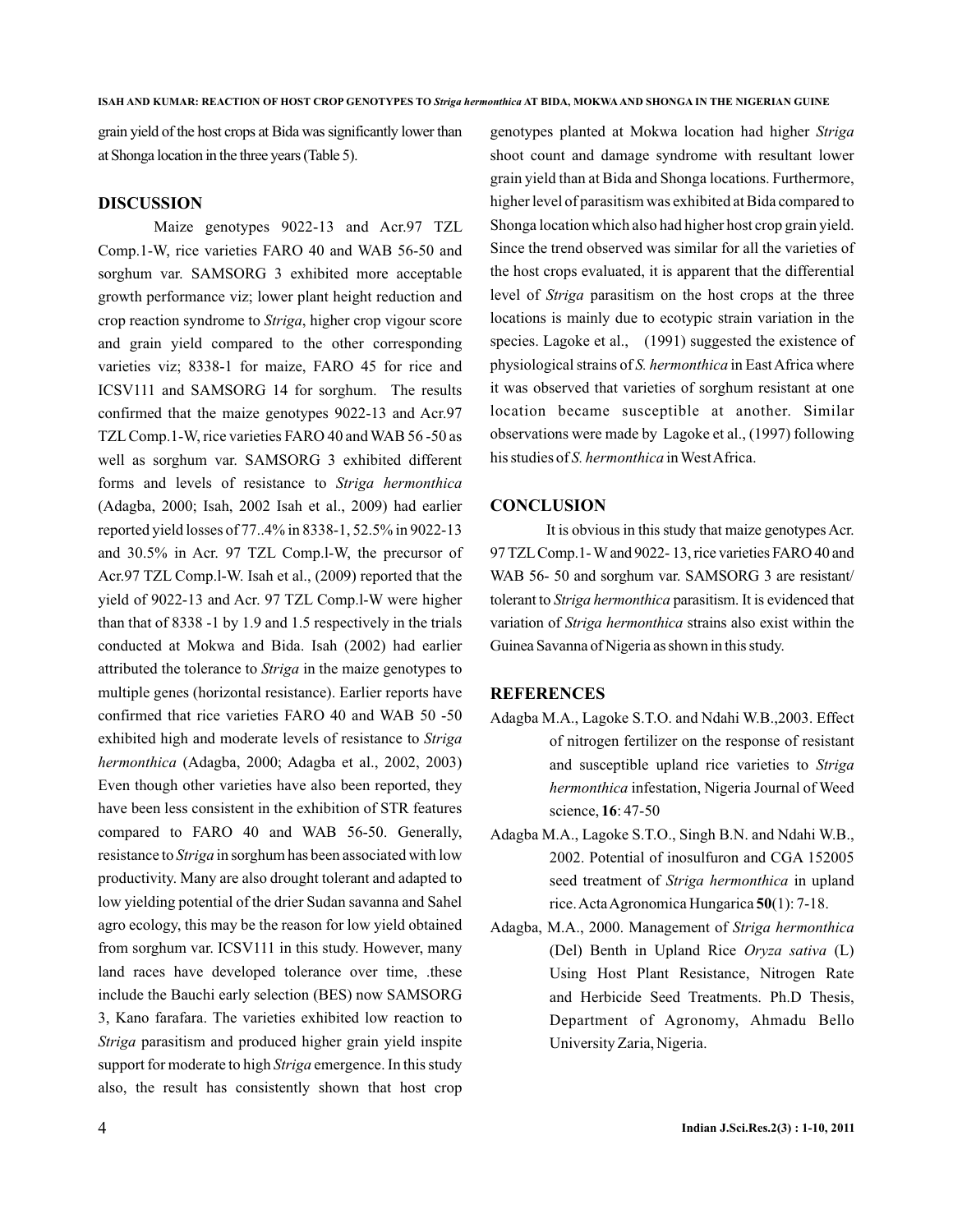|                                | Host crop genotypes height (cm) |                   |                   |         |                    |                   |  |  |  |  |
|--------------------------------|---------------------------------|-------------------|-------------------|---------|--------------------|-------------------|--|--|--|--|
| <b>Treatments</b>              |                                 | 9WAP              |                   |         | 12WAP              |                   |  |  |  |  |
| <b>Host Crop Genotypes (H)</b> | 2004                            | 2005              | 2006              | 2004    | 2005               | 2006              |  |  |  |  |
|                                |                                 |                   |                   |         |                    |                   |  |  |  |  |
| <b>Maize Crop</b>              |                                 |                   |                   |         |                    |                   |  |  |  |  |
| <b>Infested</b>                | 150.3 <sup>1</sup>              | 145.3b            | 150.1b            | 152.5b  | 159.6b             | 157.1b            |  |  |  |  |
| Acr.97 TZL Comp. 1-W           | 115.bc                          | 121.2c            | 126.7c            | 125.8c  | 127.0de            | 130.0d            |  |  |  |  |
| 9022-13                        | 93.7c                           | 103.6c            | 106.3e            | 113.7d  | 122.0e             | 125.0d            |  |  |  |  |
| 8338-1                         | 159.7a                          | 158.7a            | 160.2a            | 169.7a  | 170.1a             | 171.0a            |  |  |  |  |
| <b>No Infestation</b>          | 115.8c                          | 122.6c            | 127.3c            | 126.1c  | 129.9d             | 130.d             |  |  |  |  |
| Acr. 97 TZL Comp. 1 W          | 103.8d                          | 114.1d            | 115.9d            | 131.7c  | 150.2c             | 140.3c            |  |  |  |  |
| 9022-13                        | 2.75                            | 3.30              | 2.91              | 3.44    | 2.30               | 3.02              |  |  |  |  |
| 8338-1                         |                                 |                   |                   |         |                    |                   |  |  |  |  |
| $SE\pm$                        | 24.7b                           | 25.6b             | 27.7 <sub>b</sub> | 30.7c   | 39.2 <sub>b</sub>  | 39.7 <sub>b</sub> |  |  |  |  |
| <b>Rice Crop</b>               | 26.8b                           | 26.0 <sub>b</sub> | 28.2 <sub>b</sub> | 35.8b   | 38.4b              | 38.1b             |  |  |  |  |
| <b>Infested</b>                | 24.1 <sub>b</sub>               | 26.4b             | 27.1 <sub>b</sub> | 31.8c   | 30.8c              | 31.2c             |  |  |  |  |
| FARO 40                        | 29.8a                           | 30.1a             | 33.6a             | 39.7b   | 42.4b              | 43.7b             |  |  |  |  |
| WAB 56-50                      | 31.5a                           | 32.3a             | 37.2a             | 45.8a   | 49.9a              | 52.7a             |  |  |  |  |
| FARO 40                        | 30.7a                           | 31.1a             | 37.4a             | 44.2b   | 45.7a              | 50.6a             |  |  |  |  |
| <b>No Infestation</b>          | 1.03                            | 1.21              | 1.32              | 1.32    | 1.51               | 2.01              |  |  |  |  |
| <b>FARO 40</b>                 | 113.1d                          | 103.4d            | 116.3d            | 111.2d  | 118.3d             | 125.3d            |  |  |  |  |
| WAB 56-50                      |                                 |                   |                   |         |                    |                   |  |  |  |  |
| <b>FARO 40</b>                 | 117.1cd                         | 123.2c            | 125.1c            | 129.2c  | 132.1c             | 134.0c            |  |  |  |  |
| $SE\pm$                        | 133.3b                          | 138.3b            | 141.2b            | 141.3b  | 143.2b             | 150.3b            |  |  |  |  |
|                                | 120.1c                          | 129.7b            | 130.1c            | 124.7c  | 128.7c             | 137.2c            |  |  |  |  |
| <b>Sorghum Crop</b>            | 139.7b                          | 145.2a            | 142.0b            | 148.3b  | 149.7b             | 150.2b            |  |  |  |  |
| <b>Infested</b>                | 152.7a                          | 159.7a            | 167.7a            | 161.8a  | 169.7a             | 173.3a            |  |  |  |  |
| <b>SAMSORG 3</b>               | 2.24                            | 2.01              | 2.32              | 2.75    | 2.26               | 3.06              |  |  |  |  |
| <b>ICSV111</b>                 | 89.3c                           | 99.7b             | 103.1c            | 103.7b  | 112.1 <sub>b</sub> | 116.1c            |  |  |  |  |
| <b>SAMSORG 14</b>              | 96.2b                           | 102.3ab           | 121.2c            | 149.3ab | 114.3ab            | 131.1b            |  |  |  |  |
| <b>No Infestation</b>          | 104.1a                          | 106.9a            | 129.9a            | 106.9a  | 120.1a             | 139.1a            |  |  |  |  |
| SAMSORG 3                      | 2.23                            | 2.21              | 2.26              | 2.37    | 2.25               | 2.30              |  |  |  |  |
| <b>ICSV111</b>                 | <b>NS</b>                       | $2.11*$           | $2.03*$           | $2.17*$ | $2.29*$            | $2.41*$           |  |  |  |  |
| <b>SAMSORG 14</b>              | 17.62                           | 18.64             | 16.23             | 17.93   | 6.65               | 8.21              |  |  |  |  |

**Table 1: Maize, rice and sorghum height (cm) at Mokwa, Bida and Shonga 2004, 2005and2006 wet seasons**

1-Means followed by same letter(s) within a column are no significantly different at 5% probability (DMRT) WAP Weeks after planting

\* - Significant at 5% probability (DMRT)

NS - Not significant at 5% probability (DMRT)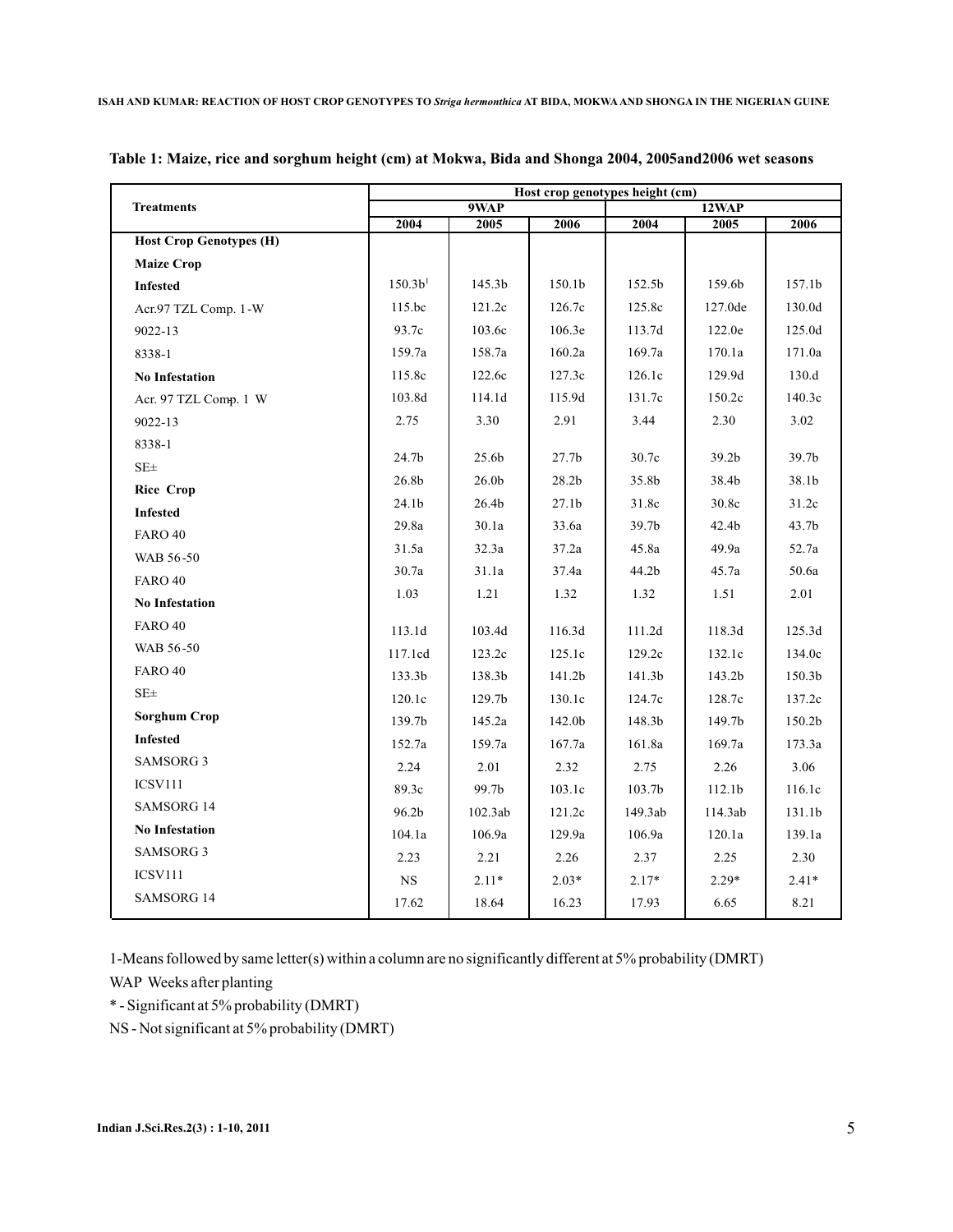|                                 | Table 2: Effect of Striga infestation on vigour score of maize, rice and sorghum varieties at Mokwa, Bida and Shonga |  |  |
|---------------------------------|----------------------------------------------------------------------------------------------------------------------|--|--|
| 2004, 2005 and 2006 wet seasons |                                                                                                                      |  |  |

|                                | Host crop genotypes height (cm) |                  |                  |                  |                  |                  |  |  |  |
|--------------------------------|---------------------------------|------------------|------------------|------------------|------------------|------------------|--|--|--|
| <b>Treatments</b>              |                                 | 9WAP             |                  |                  | 12WAP            |                  |  |  |  |
| <b>Host Crop Genotypes (H)</b> | 2004                            | 2005             | 2006             | 2004             | 2005             | 2006             |  |  |  |
| <b>Maize Crop</b>              |                                 |                  |                  |                  |                  |                  |  |  |  |
|                                | 4.0 <sup>1</sup>                | 4.7 <sub>b</sub> | 4.3 <sub>b</sub> | 3.7 <sub>b</sub> | 4.0 <sub>b</sub> | 4.0 <sub>b</sub> |  |  |  |
| <b>Infested</b>                |                                 |                  |                  |                  |                  |                  |  |  |  |
| Acr.97 TZL Comp. 1-W           | 5.0a                            | 4.7 <sub>b</sub> | 4.3 <sub>b</sub> | 4.3 <sub>b</sub> | 4.7a             | 4.0 <sub>b</sub> |  |  |  |
| 9022-13                        | 3.0c                            | 3.3c             | 2.3c             | 2.3c             | 3.0 <sub>c</sub> | 1.7c             |  |  |  |
| 8338-1                         | 5.0a                            | 4.9a             | 4.9a             | 4.9a             | 4.8a             | 4.9a             |  |  |  |
| <b>No Infestation</b>          | 4.9a                            | 4.9a             | 4.9a             | 4.9a             | 4.9a             | 4.8a             |  |  |  |
| Acr. 97 TZL Comp. 1-W          | 4.9a                            | 5.0a             | 4.9a             | 4.9a             | 4.9a             | 4.9a             |  |  |  |
| 9022-13                        | 0.10                            | 0.05             | 0.17             | 0.15             | 0.19             | 0.13             |  |  |  |
| $8338 - 1$                     |                                 | 5.0a             | 4.6b             |                  | 5.0a             | 4.3 <sub>b</sub> |  |  |  |
| $SE\pm$                        | 4.6a                            |                  |                  | 4.7ab            |                  |                  |  |  |  |
| <b>Rice Crop</b>               | 4.3c                            | 4.7ab            | 4.3c             | 4.2bc            | 4.7a             | 4.1c             |  |  |  |
| <b>Infested</b>                | 4.0 <sub>d</sub>                | 4.3 <sub>b</sub> | 4.0 <sub>d</sub> | 3.7c             | 4.0 <sub>b</sub> | 3.7d             |  |  |  |
| FARO 40                        | 5.0a                            | 4.9a             | 4.9a             | 5.0a             | 4.9a             | 4.9a             |  |  |  |
| WAB 56-50                      | 5.0a                            | 5.0a             | 5.0a             | 5.0a             | 5.0a             | 5.0a             |  |  |  |
| <b>FARO 40</b>                 | 5.0a                            | 5.0a             | 5.0a             | 5.0a             | 5.0a             | 5.0a             |  |  |  |
| <b>No Infestation</b>          | 0.07                            | 0.18             | 0.09             | 0.22             | 0.21             | 0.08             |  |  |  |
| <b>FARO 40</b>                 | 4.3 <sub>b</sub>                | 4.0 <sub>b</sub> | 4.0 <sub>b</sub> | 4.0 <sub>b</sub> | 4.0 <sub>b</sub> | 4.0 <sub>b</sub> |  |  |  |
| WAB 56-50                      | 3.7c                            | 3.7 <sub>b</sub> | 3.3c             | 3.0 <sub>c</sub> | 2.7c             | 3.0 <sub>c</sub> |  |  |  |
| FARO 40                        | 4.7a                            | 4.7a             | 3.3c             | 4.1 <sub>b</sub> | 4.0 <sub>b</sub> | 3.0 <sub>c</sub> |  |  |  |
| $SE\pm$                        | 4.9a                            | 4.8a             | 4.8a             | 4.9a             | 4.8a             | 4.7a             |  |  |  |
| <b>Sorghum Crop</b>            | 4.9a                            | 4.9a             | 5.0a             | 4.9a             | 4.8a             | 4.9a             |  |  |  |
| <b>Infested</b>                | 5.0a                            | 4.8a             | 4.8a             | 4.9a             | 4.7a             | 4.8a             |  |  |  |
| <b>SAMSORG 3</b>               | 0.11                            | 0.13             | $0.08\,$         | 0.21             | 0.27             | 0.20             |  |  |  |
| <b>ICSV111</b>                 | 3.7c                            | 3.7c             | 3.7c             | 2.9c             | 3.3c             | 2.0c             |  |  |  |
| SAMSORG 14                     | 4.3 <sub>b</sub>                | 4.4b             | 4.3 <sub>b</sub> | 3.7 <sub>b</sub> | 2.9 <sub>b</sub> | 2.7 <sub>b</sub> |  |  |  |
| <b>No Infestation</b>          | 4.7a                            | 4.7a             | 4.7a             | 4.3a             | 4.2a             | 4.0a             |  |  |  |
| <b>SAMSORG 3</b>               | 0.11                            | 0.09             | 0.07             | 0.07             | 0.03             | 0.17             |  |  |  |
| <b>ICSV111</b>                 | $0.10*$                         | $0.17*$          | $0.20*$          | $0.19*$          | $0.18\sp{*}$     | $_{\rm NS}$      |  |  |  |
| <b>SAMSORG 14</b>              | 3.72                            | 5.71             | 3.83             | 10.30            | 11.41            | 10.33            |  |  |  |
|                                |                                 |                  |                  |                  |                  |                  |  |  |  |

1 - Means followed by same letter(s) within a column are no significantly different at 5% probability (DMRT) WAP Weeks after planting

\* - Significant at 5% probability (DMRT)

NS - Not significant at 5% probability (DMRT)

Note: 1 not vigorous while 5 very vigorous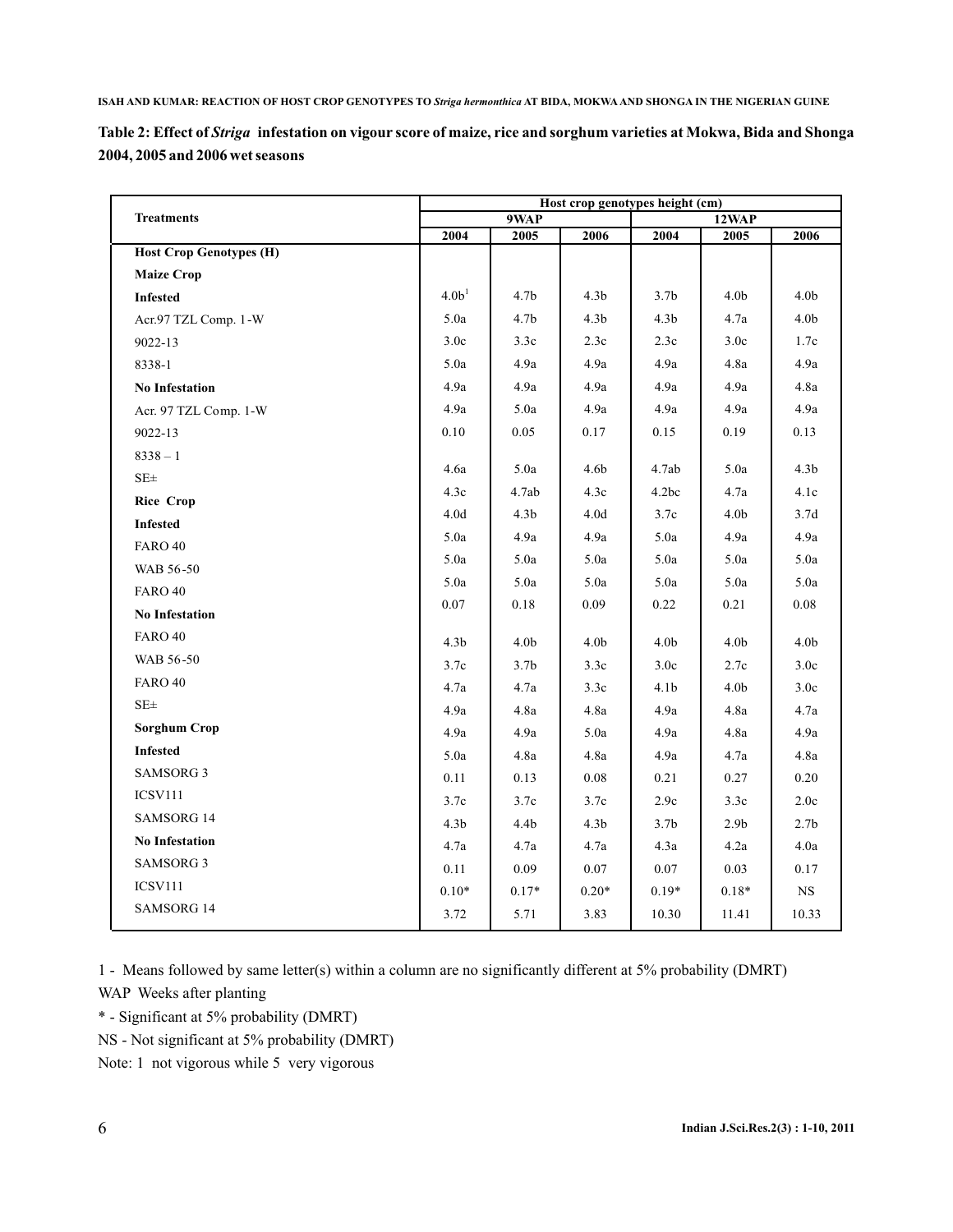|  | Table 3: Maize, rice and sorghum reaction scores at Mokwa, Bida and Shonga 2004, 2005 and 2006 wet seasons |  |  |  |  |
|--|------------------------------------------------------------------------------------------------------------|--|--|--|--|
|--|------------------------------------------------------------------------------------------------------------|--|--|--|--|

|                                | Host crop genotypes' reaction score |                  |                  |                  |                  |                  |  |  |  |
|--------------------------------|-------------------------------------|------------------|------------------|------------------|------------------|------------------|--|--|--|
| <b>Treatments</b>              |                                     | 9WAP             |                  | 12WAP            |                  |                  |  |  |  |
| <b>Host Crop Genotypes (H)</b> | 2004                                | 2005             | 2006             | 2004             | 2005             | 2006             |  |  |  |
|                                |                                     |                  |                  |                  |                  |                  |  |  |  |
| <b>Maize Crop</b>              |                                     |                  |                  |                  |                  |                  |  |  |  |
| <b>Infested</b>                | $1.7b^{1}$                          | 1.1 <sub>b</sub> | 1.7 <sub>b</sub> | 2.3 <sub>b</sub> | 2.3 <sub>b</sub> | 2.7 <sub>b</sub> |  |  |  |
| Acr.97 TZL Comp. 1-W           | 1.0c                                | $1.0\mathrm{b}$  | 1.3c             | 1.3c             | 1.3c             | 1.7c             |  |  |  |
| 9022-13                        | 3.3a                                | 1.3a             | 3.7a             | 4.7a             | 4.7a             | 5.0a             |  |  |  |
| 8338-1                         | 1.0c                                | 1.0 <sub>b</sub> | 1.0 <sub>d</sub> | 1.1c             | 1.1c             | 1.2d             |  |  |  |
| <b>No Infestation</b>          | 1.0c                                | 1.0 <sub>b</sub> | 1.1 <sub>d</sub> | 1.0c             | 1.2c             | 1.1 <sub>d</sub> |  |  |  |
| Acr. 97 TZL Comp. 1-W          | 1.2c                                | 1.0 <sub>b</sub> | 1.0 <sub>d</sub> | 1.2c             | 1.0c             | 1.1d             |  |  |  |
| 9022-13                        | 0.10                                | 0.02             | 0.04             | 0.17             | 0.17             | 0.11             |  |  |  |
| $8338 - 1$                     |                                     |                  |                  |                  |                  |                  |  |  |  |
| $SE \pm$                       | 1.3 <sub>b</sub>                    | 1.0c             | 1.0c             | 1.3c             | 1.3c             | 1.7c             |  |  |  |
| <b>Rice Crop</b>               | 1.3 <sub>b</sub>                    | 1.3 <sub>b</sub> | 1.7 <sub>b</sub> | 1.7 <sub>b</sub> | 1.7 <sub>b</sub> | 2.3 <sub>b</sub> |  |  |  |
| <b>Infested</b>                | 1.7a                                | 2.0a             | 2.3a             | 3.0a             | 3.0a             | 3.3a             |  |  |  |
| <b>FARO 40</b>                 | $1.0c$                              | 1.0c             | 1.0c             | 1.2c             | 1.0c             | 1.1d             |  |  |  |
| WAB 56-50                      | 1.0c                                | 1.0c             | 1.1c             | 1.0c             | 1.1c             | 1.2d             |  |  |  |
| <b>FARO 40</b>                 | 1.0c                                | 1.0c             | 1.1c             | 1.1c             | 1.2c             | 1.1d             |  |  |  |
| <b>No Infestation</b>          | $0.02\,$                            | 0.03             | 0.04             | 0.09             | 0.09             | $0.07\,$         |  |  |  |
| <b>FARO 40</b>                 |                                     |                  |                  |                  |                  |                  |  |  |  |
| WAB 56-50                      | 1.3c                                | 1.0 <sub>b</sub> | 1.7 <sub>b</sub> | 2.7 <sub>b</sub> | 2.7 <sub>b</sub> | 3.0c             |  |  |  |
| <b>FARO 40</b>                 | 2.7a                                | 2.0a             | 3.3a             | 4.3a             | 4.3a             | 5.0a             |  |  |  |
|                                | 2.0 <sub>b</sub>                    | 1.7a             | 3.0a             | 3.3 <sub>b</sub> | 3.3 <sub>b</sub> | 4.0 <sub>b</sub> |  |  |  |
| $SE \pm$                       | 1.0 <sub>d</sub>                    | 1.1 <sub>b</sub> | 1.0c             | 1.2c             | 1.0c             | 1.2d             |  |  |  |
| <b>Sorghum Crop</b>            | 1.0d                                | 1.1 <sub>b</sub> | 1.1c             | 1.0c             | 1.1c             | 1.1 <sub>d</sub> |  |  |  |
| <b>Infested</b>                | 1.0d                                | 1.5 <sub>b</sub> | 1.0c             | 1.1c             | 1.1c             | 1.0d             |  |  |  |
| <b>SAMSORG 3</b>               | $0.08\,$                            | 0.12             | 0.10             | 0.23             | 0.23             | $0.10\,$         |  |  |  |
| <b>ICSV111</b>                 | 2.1a                                | 2.1a             | 3.0a             | 3.7a             | 4.1a             | 5.3a             |  |  |  |
| SAMSORG 14                     | 1.7 <sub>b</sub>                    | 2.3a             | 2.7 <sub>b</sub> | 2.3 <sub>b</sub> | 2.7 <sub>b</sub> | 4.0 <sub>b</sub> |  |  |  |
| <b>No Infestation</b>          | 1.3c                                | 2.0a             | 2.3c             | 2.0c             | 2.3c             | 3.3c             |  |  |  |
| <b>SAMSORG 3</b>               | 0.10                                | 0.07             | $0.08\,$         | 0.07             | 0.09             | 0.11             |  |  |  |
| <b>ICSV111</b>                 | $0.04*$                             | $0.02*$          | $0.05*$          | $0.09*$          | $0.09*$          | <b>NS</b>        |  |  |  |
| SAMSORG 14                     | 13.11                               | 16.22            | 13.71            | 12.83            | 19.31            | 21.33            |  |  |  |

1 - Means followed by same letter(s) within a column are no significantly different at 5% probability (DMRT) WAP Weeks after planting

\* - Significant at 5% probability (DMRT)

NS - Not significant at 5% probability (DMRT)

Note: Crop reaction score ranges between 1 to 9, where 1 is assigned to no chlorosis, no blotching and no leaf scorching (firing) and normal plant growth and 9 complete leaf scorching of all leaves causing pre-mature death of host plant and no ear formation.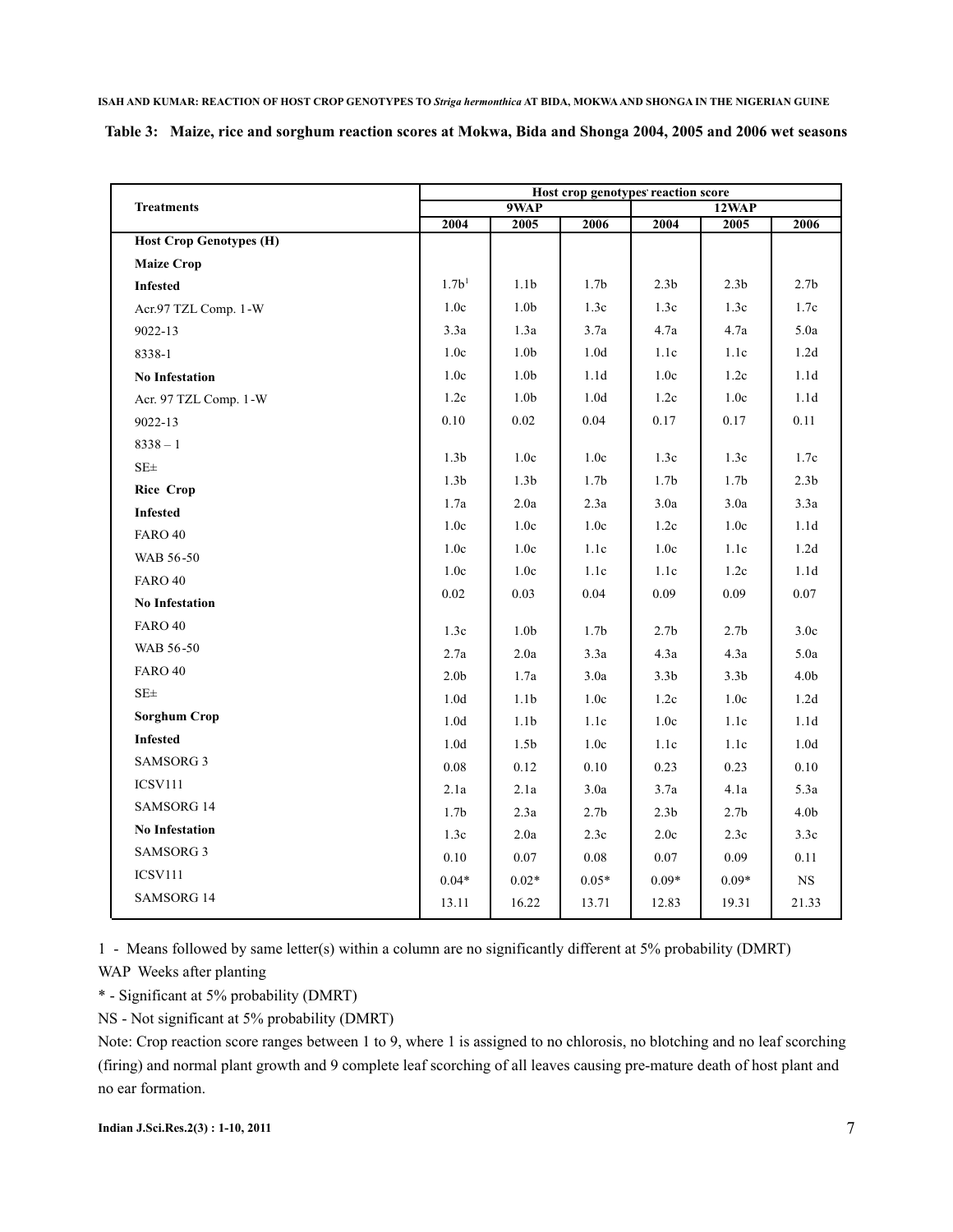Table 4: Number of days to first emergence and shoot count of *Striga hermonthica on* maize, rice and sorghum **varieties at Mokwa, Bida and Shonga 2004, 2005 and 2006 wet seasons**

| <b>Treatments</b>              | Number of days to first emergence |                   |                   | Striga shoot count/12m <sup>2</sup> |                  |                   |                   |                  |                   |
|--------------------------------|-----------------------------------|-------------------|-------------------|-------------------------------------|------------------|-------------------|-------------------|------------------|-------------------|
|                                |                                   |                   |                   |                                     | 9WAP             |                   | 12WAP             |                  |                   |
|                                | 2004                              | 2005              | 2006              | 2004                                | 2005             | 2006              | 2004              | 2005             | 2006              |
| <b>Host Crop Genotypes (H)</b> |                                   |                   |                   |                                     |                  |                   |                   |                  |                   |
| <b>Maize Crop</b>              |                                   |                   |                   |                                     |                  |                   |                   |                  |                   |
| <b>Infested</b>                | 44.3 <sup>1</sup>                 | 45.0c             | 44.1b             | 6.0c                                | 4.3c             | 6.7c              | 8.3 <sub>b</sub>  | 8.0b             | 10.1c             |
| Acr.97 TZL Comp. 1-W           | 45.2ab                            | 46.1 <sub>b</sub> | 45.7a             | 8.7b                                | 6.7 <sub>b</sub> | 9.3 <sub>b</sub>  | 10.1 <sub>b</sub> | 9.0 <sub>b</sub> | 12.3 <sub>b</sub> |
| 9022-13                        | 46.0a                             | 47.2a             | 42.0a             | 13.3a                               | 10.2a            | 15.1a             | 15.7a             | 13.7a            | 10.3a             |
| 8338-1                         | 0.37                              | 0.29              | 0.30              | 0.42                                | 0.21             | 0.31              | 0.36              | 0.34             | 0.40              |
| <b>No Infestation</b>          |                                   |                   |                   |                                     |                  |                   |                   |                  |                   |
| SE <sub>±</sub>                | 55.2a                             | 60.3a             | 54.3a             | 0.0c                                | 1.3c             | 1.5c              | 1.3c              | 1.3 <sub>b</sub> | 1.7c              |
| <b>Rice Crop</b>               | 50.4b                             | 58.7b             | 47.3 <sub>b</sub> | 1.0 <sub>b</sub>                    | 2.0 <sub>b</sub> | 2.3 <sub>b</sub>  | 2.7 <sub>b</sub>  | 2.7a             | 3.3 <sub>b</sub>  |
| <b>Infested</b>                | 47.7c                             | 52.4c             | 46.3 <sub>b</sub> | 1.7a                                | 3.0a             | 3.7a              | 3.3a              | 3.0a             | 4.3a              |
| <b>FARO 40</b>                 | 0.30                              | 0.41              | 0.43              | 0.06                                | 0.07             | 0.10              | 0.05              | 0.12             | 0.33              |
| WAB 56-50                      | 44.0a                             | 46.8a             | 43.8a             | 3.7c                                | 3.0c             | 3.7c              | 4.0c              | 3.7c             | 6.7c              |
| <b>FARO 40</b>                 | 40.3 <sub>b</sub>                 | 42.1 <sub>b</sub> | 41.2 <sub>b</sub> | 10.3 <sub>b</sub>                   | 7.3 <sub>b</sub> | 8.7b              | 10.1 <sub>b</sub> | 9.5 <sub>b</sub> | 13.7 <sub>b</sub> |
| <b>No Infestation</b>          | 42.7ab                            | 43.9ab            | 41.3 <sub>b</sub> | 14.7a                               | 8.4a             | 12.3a             | 16.7a             | 12.6a            | 17.3a             |
| $SE\pm$                        | 1.07                              | 1.42              | 0.44              | 0.12                                | 0.11             | 0.37              | 0.26              | 0.15             | 0.40              |
| Sorghum Crop                   | 40.1c                             | 41.3c             | 40.0c             | 13.1a                               | 10.3a            | 12.1a             | 14.1a             | 11.31a           | 18.1a             |
| <b>Infested</b>                | 45.3 <sub>b</sub>                 | 46.9b             | 43.9b             | 7.3 <sub>b</sub>                    | 6.7 <sub>b</sub> | 10.0 <sub>b</sub> | 8.0b              | 7.1 <sub>b</sub> | 13.3 <sub>b</sub> |
| <b>SAMSORG 3</b>               | 50.1a                             | 53.7a             | 47.8a             | 5.4c                                | 3.0 <sub>c</sub> | 4.3c              | 5.7c              | 3.8c             | 9.7c              |
| <b>ICSV111</b>                 | 1.33                              | 1.71              | 1.21              | 0.19                                | 0.21             | 0.40              | 0.33              | 0.42             | 0.57              |
| <b>SAMSORG 14</b>              | <b>NS</b>                         | <b>NS</b>         | <b>NS</b>         | $0.09*$                             | $0.10*$          | $0.11*$           | $0.03*$           | $0.12*$          | $0.30*$           |
| <b>No Infestation</b>          | 19.31                             | 28.73             | 28.83             | 46.71                               | 30.11            | 26.27             | 31.23             | 26.13            | 24.73             |

1 - Means followed by same letter(s) within a column are no significantly different at 5% probability (DMRT)

\* - Significant at 5% probability (DMRT)

NS - Not significant at 5% probability (DMRT)

WAP Weeks after planting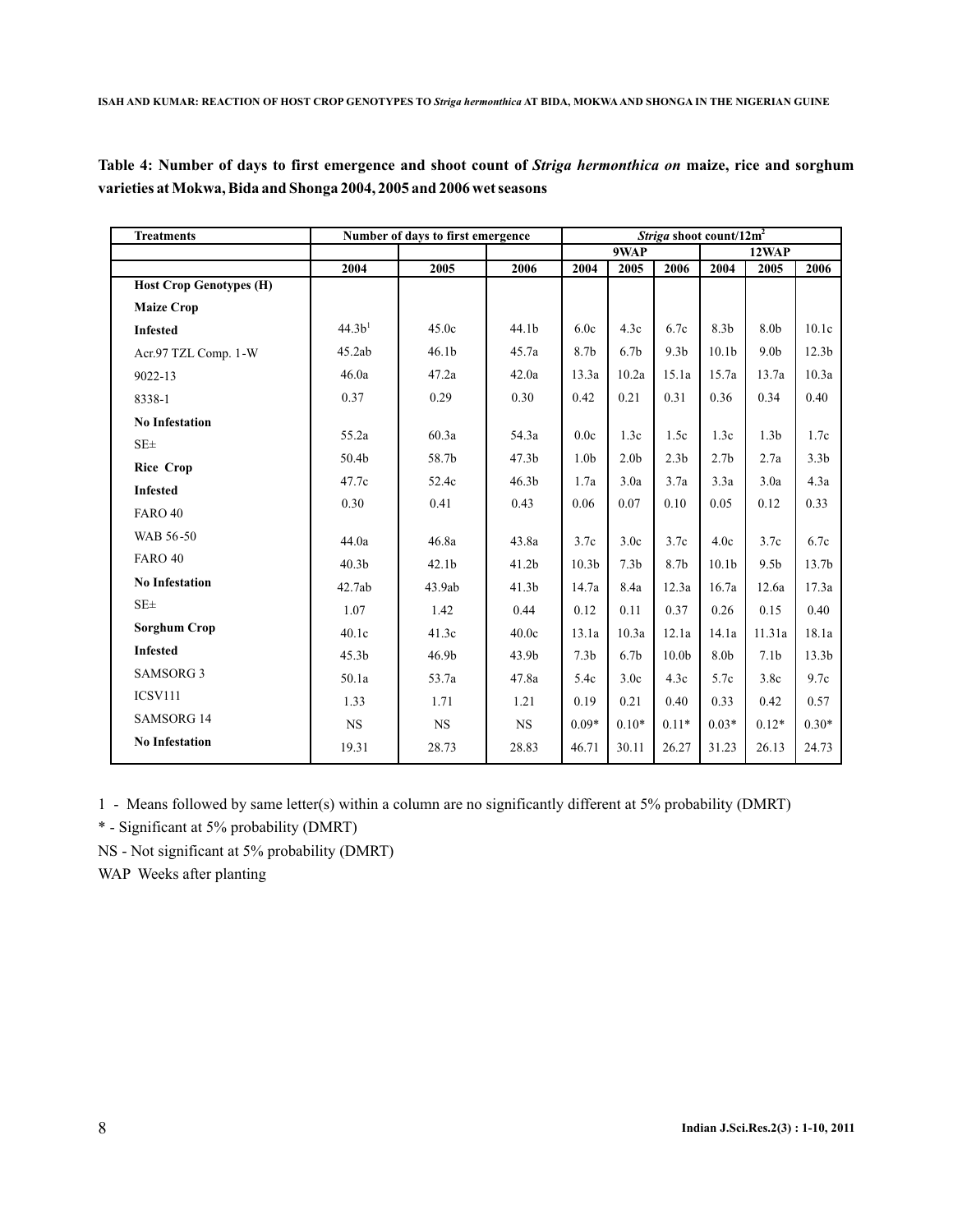| Table 5: <i>Striga</i> incidence and grain yield (kg/ha) of maize, rice and sorghum varieties at Mokwa, Bida and Shonga in |  |  |
|----------------------------------------------------------------------------------------------------------------------------|--|--|
| 2004, 2005 and 2006 wet seasons                                                                                            |  |  |

|                                |                          |                          | Striga incidence |                          | Grain yield kg/ha at harvest |                          |           |        |             |
|--------------------------------|--------------------------|--------------------------|------------------|--------------------------|------------------------------|--------------------------|-----------|--------|-------------|
| <b>Treatments</b>              |                          | 9WAP                     |                  |                          | 12WAP                        |                          |           |        |             |
| <b>Host Crop Genotypes (H)</b> | 2004                     | 2005                     | 2006             | 2004                     | 2005                         | 2006                     | 2004      | 2005   | 2006        |
| <b>Maize Crop</b>              |                          |                          |                  |                          |                              |                          |           |        |             |
| <b>Infested</b>                | 5.0c <sup>1</sup>        | 3.3c                     | 3.7c             | 6.3c                     | 5.7 <sub>b</sub>             | 5.3 <sub>b</sub>         | 2100c     | 2280b  | 2177b       |
| Acr.97 TZL Comp. 1-W           | 7.3 <sub>b</sub>         | 5.3 <sub>b</sub>         | 4.7 <sub>b</sub> | 9.2 <sub>b</sub>         | 6.7 <sub>b</sub>             | 6.0 <sub>b</sub>         | 2788c     | 2965b  | 2813b       |
| 9022-13                        | 12.0a                    | 9.3a                     | 6.1a             | 12.3a                    | 10.3a                        | 7.3a                     | 989d      | 1003c  | 991c        |
| 8338-1                         |                          | ÷,                       | ä,               |                          |                              | $\blacksquare$           | 3022b     | 4041a  | 3850a       |
| <b>No Infestation</b>          |                          | ÷                        |                  |                          | $\overline{\phantom{a}}$     | $\overline{a}$           | 3818a     | 4115a  | 4133a       |
| Acr. 97 TZL Comp. 1-W          | $\overline{\phantom{a}}$ | ÷                        | $\overline{a}$   |                          | $\overline{\phantom{a}}$     | $\overline{\phantom{a}}$ | 3008b     | 4101a  | 3818a       |
| 9022-13                        | 0.21                     | 0.17                     | 0.12             | 0.34                     | 0.39                         | 0.15                     | 206.1     | 284.3  | 302.4       |
| $8338 - 1$                     |                          |                          |                  |                          |                              |                          |           |        |             |
| SE <sub>±</sub>                | 0.0 <sub>b</sub>         | 1.0 <sub>c</sub>         | 1.1c             | 1.0c                     | 1.3c                         | 1.2 <sub>b</sub>         | 2030b     | 2243b  | 2241b       |
| <b>Rice Crop</b>               | 0.7a                     | 1.7 <sub>b</sub>         | 8.7b             | 2.0c                     | 2.3a                         | 2.0a                     | 1985b     | 2240b  | 2118b       |
| <b>Infested</b>                | 0.7a                     | 2.3a                     | 2.0a             | 3.3a                     | 2.7a                         | 2.3a                     | 1013c     | 1132c  | 1099c       |
| <b>FARO 40</b>                 |                          | $\overline{\phantom{a}}$ |                  |                          | $\sim$                       | $\overline{\phantom{a}}$ | 2618a     | 2815a  | 2742b       |
| WAB 56-50                      |                          | ÷,                       |                  | ä,                       | ä,                           | ÷,                       | 2522a     | 2816a  | 2738a       |
| <b>FARO 40</b>                 |                          | ÷,                       | ÷,               |                          | $\overline{\phantom{a}}$     | $\sim$                   | 2424a     | 2826a  | 2738a       |
| <b>No Infestation</b>          | 0.05                     | 0.10                     | 0.12             | 0.05                     | 0.16                         | 0.13                     | 133.2     | 168.4  | 183.8       |
| <b>FARO 40</b>                 | 2.7c                     | 3.0c                     | 2.7c             | 4.1c                     | 3.3c                         | 3.7c                     | 3713bc    | 3841bc | 2946b       |
| WAB 56-50                      | 9.7 <sub>b</sub>         | 8.7b                     | 6.3 <sub>b</sub> | 9.3 <sub>b</sub>         | 9.3 <sub>b</sub>             | 6.1 <sub>b</sub>         | 1137d     | 1803d  | 1628c       |
| <b>FARO 40</b>                 | 12.3a                    | 10.1a                    | 9.1a             | 13.7a                    | 11.2a                        | 9.7a                     | 2819c     | 3022c  | 1641c       |
| $SE\pm$                        |                          |                          |                  |                          |                              | $\overline{a}$           | 3748bc    | 4007ab | 3978ab      |
| <b>Sorghum Crop</b>            | ÷.                       | ÷,                       | ÷,               | $\overline{\phantom{a}}$ | $\sim$                       | $\blacksquare$           | 1645bc    | 3965ab | 4003ab      |
| <b>Infested</b>                |                          | $\overline{\phantom{a}}$ |                  | $\blacksquare$           | $\sim$                       | $\overline{\phantom{a}}$ | 4823a     | 4937a  | 4311a       |
| <b>SAMSORG 3</b>               | 0.15                     | 0.22                     | 0.30             | 0.21                     | 0.31                         | 0.32                     | 307.7     | 327.3  | 318.2       |
| <b>ICSV111</b>                 | 7.1a                     | 6.1a                     | 5.7a             | 8.7a                     | 7.3a                         | 6.3a                     | 2875c     | 3022c  | 3006c       |
| <b>SAMSORG 14</b>              | 3.6 <sub>b</sub>         | 3.1 <sub>b</sub>         | 3.9 <sub>b</sub> | 4.3 <sub>b</sub>         | 4.0 <sub>b</sub>             | 3.9 <sub>b</sub>         | 3288b     | 3477b  | 3320b       |
| <b>No Infestation</b>          | 0.0c                     | 1.2c                     | 1.7c             | 1.8c                     | 1.4c                         | 1.5c                     | 3927a     | 4003a  | 3937a       |
| <b>SAMSORG 3</b>               | 0.03                     | 0.05                     | 0.07             | 0.07                     | 0.08                         | 0.09                     | 102.1     | 132.2  | 101.2       |
| <b>ICSV111</b>                 | $0.13*$                  | $0.11*$                  | <b>NS</b>        | $0.16*$                  | $0.18*$                      | $_{\rm NS}$              | <b>NS</b> | NS     | $_{\rm NS}$ |
| SAMSORG 14                     | 40.02                    | 26.33                    | 27.12            | 23.33                    | 17.96                        | 19.11                    | 14.63     | 19.23  | 18.99       |

Means followed by same letter(s) within a column are no significantly different at 5% probability (DMRT). WAP Weeks after planting

\* - Significant at 5% probability (DMRT)

NS - Not significant at 5% probability (DMRT)